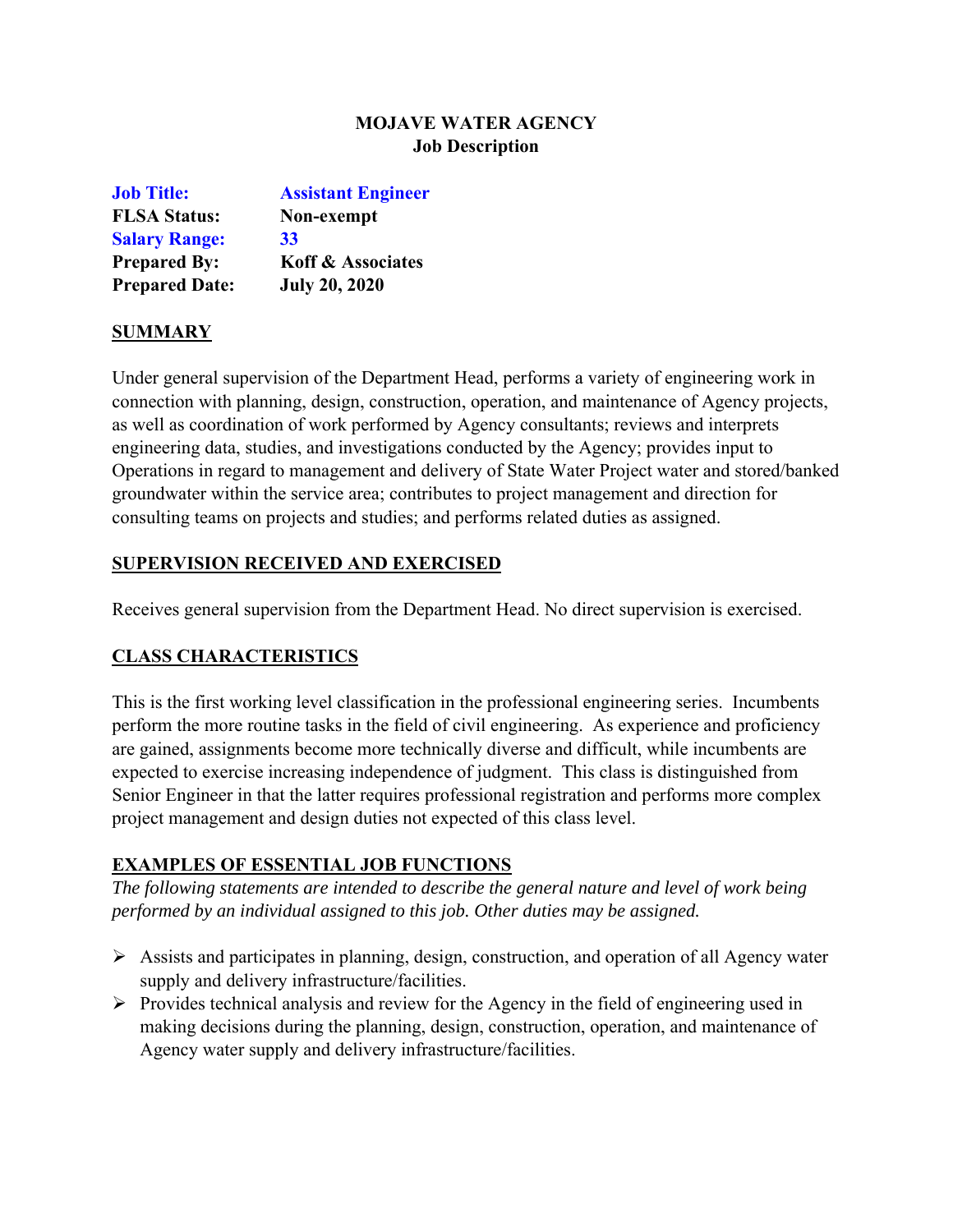Assistant Engineer Page 2 of 4

- $\triangleright$  Provides support to carry out engineering and procedures consistent with Agency policies; reviews design for compliance with engineering principles, Agency standards, contract requirements, and related specifications.
- $\triangleright$  Performs civil engineering design work for a variety of Agency facilities, including pipelines, flow control facilities, pump stations, groundwater recharge basins, water storage tanks, wellhead improvements, and other miscellaneous facilities that may be required in the operation and maintenance of Agency facilities.
- $\triangleright$  Provides engineering and technical assistance for work performed by Agency consultants.
- Contributes to surveying, architectural, structural, electrical, mechanical, real estate/right-ofway (ROW) transactions, and environmental work that may be required in the planning, design, and construction of Agency projects; coordinates with outside consultants, as needed.
- $\triangleright$  Prepares layouts, calculations, plans, specifications and cost estimates for Agency projects that are designed in-house; may utilize outside consultants for non-civil engineering work.
- $\triangleright$  Responds to requests for information from contractors; participates in the evaluation of contractor submittals and makes recommendations as needed.
- $\triangleright$  Assists in the administration of Agency construction projects, including monitoring of contractor progress and adherence to schedule requirements, review of contractor submittals, preparation of change orders, field inspections, preparation of non-conformance reports, and preparation of final project acceptance documents.
- $\triangleright$  Participates in conducting and evaluating engineering investigations, economic appraisals, and other technical reports, analyses and studies.
- $\triangleright$  Maintains accurate and up-to-date records and prepares periodic special reports relating to engineering, operations, and maintenance of Agency facilities.
- $\triangleright$  Prepares status/progress and other special reports as needed and presents to superiors; may represent the Agency at meetings with concerned public and regulatory officials.
- $\triangleright$  Provides assistance to legal counsel as needed.
- $\triangleright$  Performs related duties and responsibilities, as assigned.

# **QUALIFICATIONS**

*To perform this job successfully, an individual must be able to perform each essential duty satisfactorily. The requirements listed below are representative of the knowledge, skill, and/or ability required. Reasonable accommodations may be made to enable individuals with disabilities to perform the essential functions.* 

# **Knowledge of:**

- $\triangleright$  Principles and practices of civil engineering with emphasis on water supply and water facilities.
- $\triangleright$  Basic project management principles and concepts.
- $\triangleright$  Various federal, state and local regulatory agency requirements and guidelines pertaining to engineering.
- Basic knowledge of State of California, Department of Water Resources design and field operations and standards.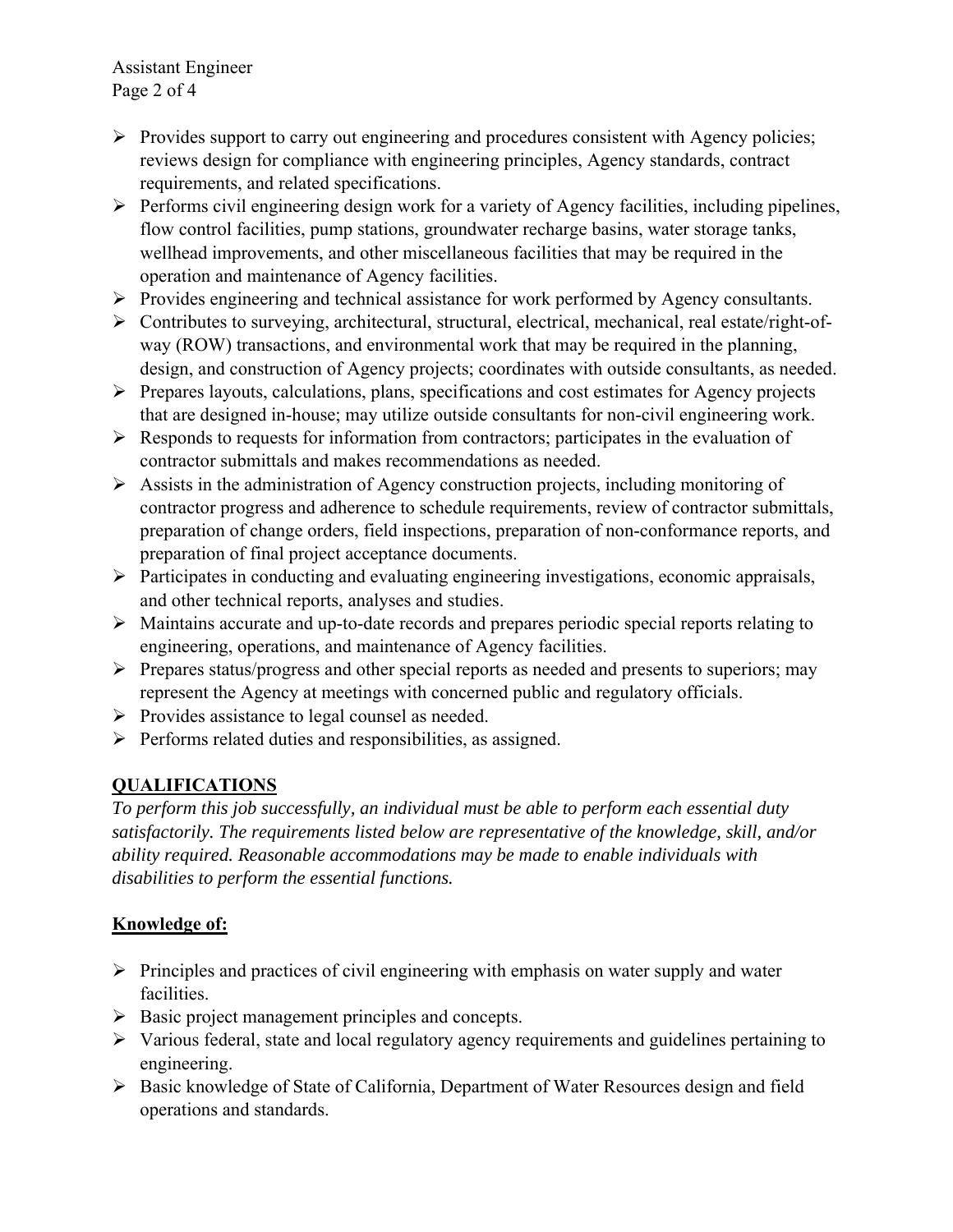Assistant Engineer Page 3 of 4

- Automated drafting programs, such as AutoCAD.
- $\triangleright$  Various methods and techniques to reach mutually agreeable solutions and outcomes.
- $\triangleright$  Principles and techniques for working with groups and fostering effective team interaction to ensure teamwork is conducted smoothly.
- $\triangleright$  The structure and content of the English language, including the meaning and spelling of words, rules of composition, and grammar.
- $\triangleright$  Modern equipment and communication tools used for business functions as well as program, project, and task coordination.
- $\triangleright$  Computers and software programs (e.g., Microsoft software packages) to conduct research, assess information, and/or prepare documentation.

# **Ability to:**

- Perform and evaluate complex, responsible, and difficult professional, analytical, and administrative work involving the use of independent judgment and personal initiative.
- $\triangleright$  Prepare comprehensive technical reports.
- $\triangleright$  Define problems, collect data, establish facts, and draw valid conclusions.
- $\triangleright$  Interpret an extensive variety of technical instructions in mathematical or diagram form and deal with several abstract and concrete variables.
- $\triangleright$  Perform work in a highly variable environment where safety principles and procedures need to be tailored to deal with unforeseen hazards to minimize high potential for serious injury.
- Research, analyze, and evaluate new service delivery methods, procedures, and techniques.
- $\triangleright$  Gain cooperation through discussion and persuasion.
- $\triangleright$  Establish, maintain, and foster effective team spirit and collaboration between departments and employees.
- $\triangleright$  Actively listen and discern common interests to reach mutually agreeable solutions and outcomes.
- $\triangleright$  Work in a fast-paced, professional office environment and balance multiple projects and deadlines.
- $\triangleright$  Communicate clearly and concisely, both orally and in writing, using appropriate English grammar and syntax.
- $\triangleright$  Prepare clear and concise administrative and management reports.
- $\triangleright$  Effectively present information and respond to questions from MWA's employees, the general public, other water agencies, and regulatory agencies.
- $\triangleright$  Establish and maintain cooperative working relationships with those contacted in the course of business, including member agencies, city and other government officials, community groups, other state water contractors, and the public.
- $\triangleright$  Effectively use computer systems, applications, and modern business equipment to perform a variety of work tasks.
- $\triangleright$  Perform work in accordance with specific safety procedures to minimize potential for injury.